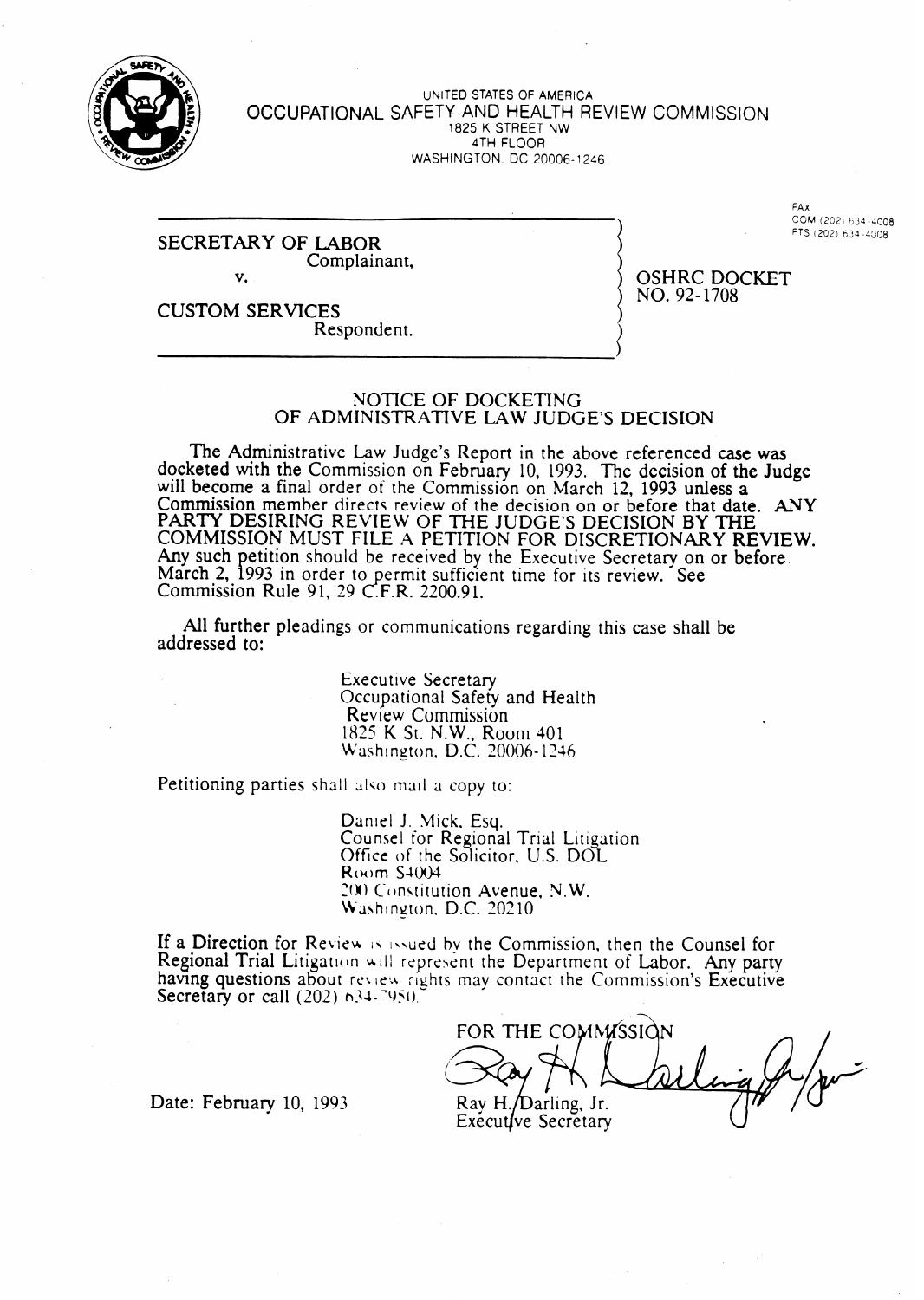## DOCKET NO. 92-1708

# NOTICE IS GIVEN TO THE FOLLOWING:

Daniel J. Mick, Esq. Counsel for Regional Trial Litigation Office of the Solicitor, U.S. DOL Room S4004 200 Constitution Ave., N.W. Washington, D.C. 202 10

Ms. BODDye D. Spears Regional Solicitor Office of the Solicitor, U.S. DOL Suite 333 1371 I eachtree Street, N.L.<br>Atlanta GA 30309 Atlanta, GA  $30307$ 

Mr. C. M. Meyer, President Custom Services 1896 **Montany Avenue**<br>Post Office Box 966 Post Office Box 987  $W<sub>2</sub>W<sub>1</sub>W<sub>2</sub>W<sub>1</sub>W<sub>2</sub>W<sub>3</sub>W<sub>4</sub>W<sub>5</sub>W<sub>6</sub>W<sub>7</sub>W<sub>8</sub>W<sub>1</sub>W<sub>1</sub>W<sub>2</sub>W<sub>3</sub>W<sub>2</sub>W<sub>3</sub>W<sub>4</sub>W<sub>5</sub>W<sub>6</sub>W<sub>7</sub>W<sub>8</sub>W<sub>1</sub>W<sub>1</sub>W<sub>1</sub>W<sub>1</sub>W<sub>1</sub>W$ 

Occupational S Review Commission 365 Peachtree St., l  $R$ oom  $240$ Atlanta, GA 30309 3119 Atlanta, GA 30309 3119

00106312515:04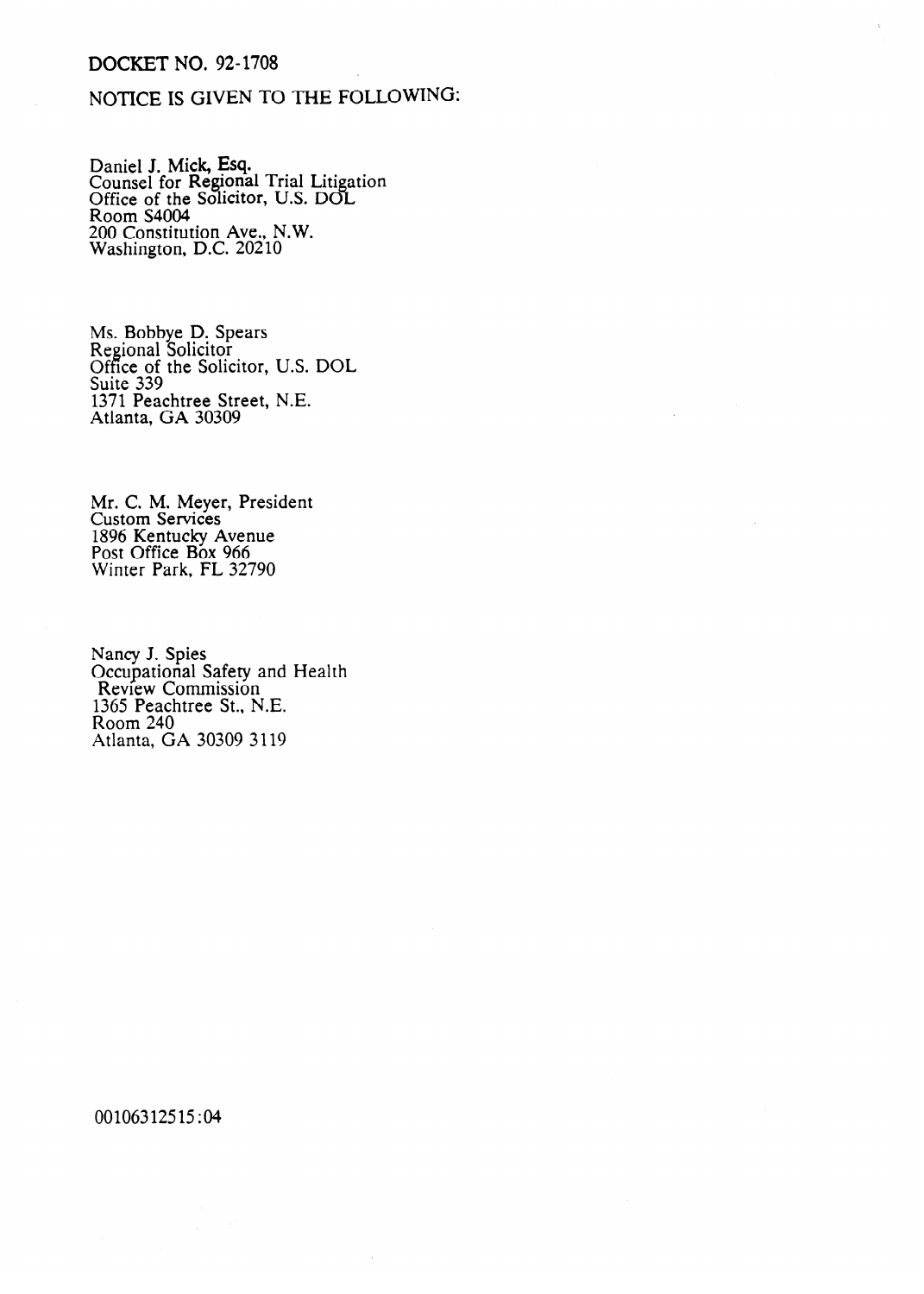

### **UNITED STATES OF AMERICA** OCCUPATIONAL SAFETY AND HEALTH REVIEW COMMISSION 1366 PEACHTREE STREET, N.E., SUITE 240 ATLANTA, GEORGIA 30309-3119

×.

 $\ddot{\cdot}$  $\ddot{\cdot}$ 

**PHONE:** COM (404) 347-4197 FT8 (404) 347-4197

FAX-COM (404) 347-0113<br>FTS (404) 347-0113

SECRETARY OF IABOR, Complainant, **v.**  $\qquad \qquad ;$ 

OSHRC Docket No.: 92-1708

CUSTOM SERVICES, Respondent.

Appearances:

Ann G. Paschall, Esquire Office of the Solicitor U. S. Department of Labor **Atlanta,** Georgia For Complainant

**Cliff M. Meyer, President Custom Services** Winter Park, Florida For Respondent

Before: Administrative Law Judge Nancy J. Spies

## DECISION AND ORDER

This proceeding is before the Occupational Safety and Health Review Commission for decision. **On** May **7,1992, the Occupational Safety and** Health Administration (OSHA) issued one serious citation to respondent, Custom Services. Respondent, by letter dated May 26, 1992, contested the citation.

**A** hearing was held on December **16,1992,** in Orlando, Florida, at which the parties appeared. Prior to presentation of the evidence in the case, the parties were afforded an opportunity to discuss settlement. The parties were successful in reaching agreement on all matters at issue in this case. The terms of the agreement were stated in open court on the record and are hereby adopted and incorporated into this decision and order.